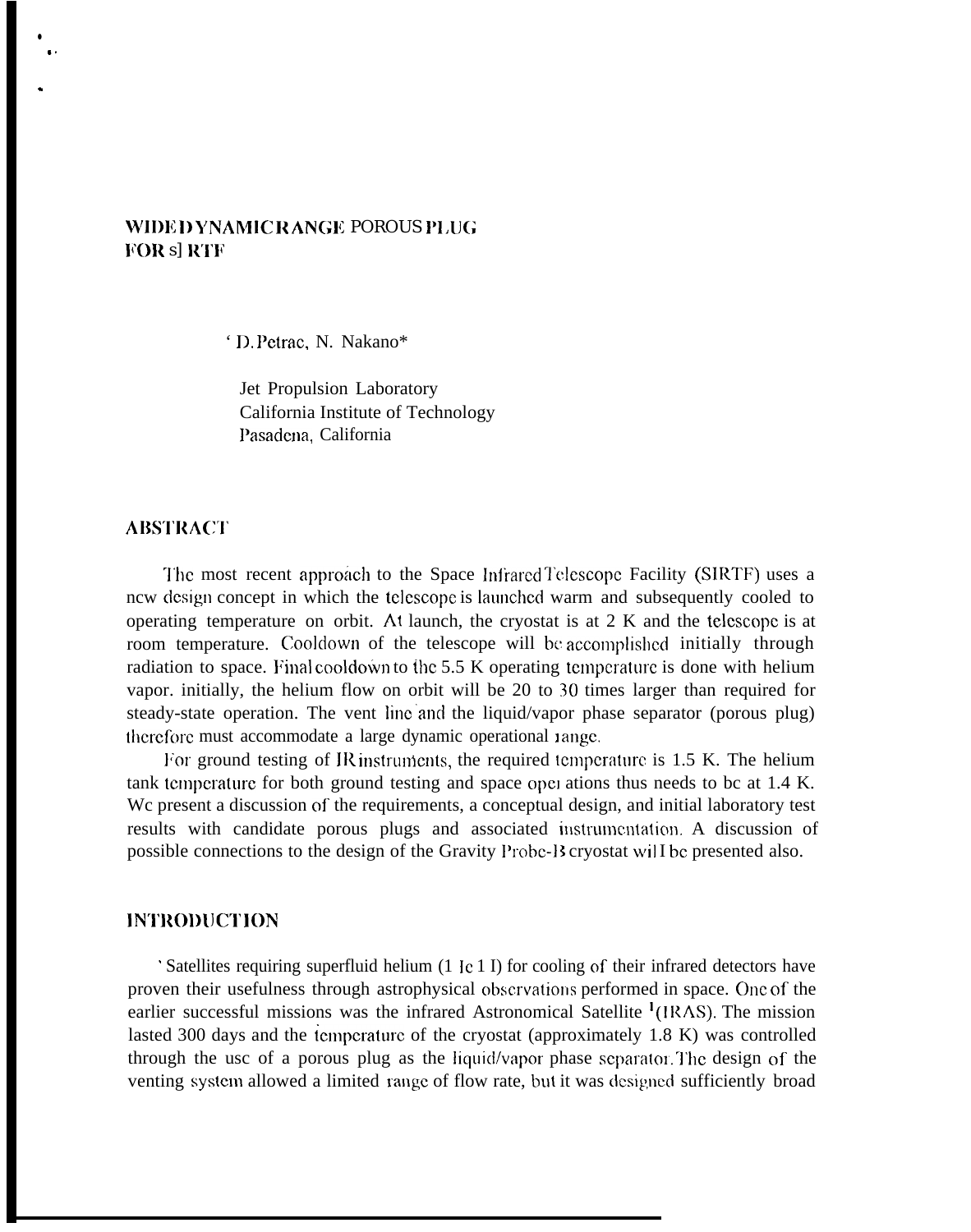that the flow-rate variation after the launch was accommodated very smoothly. The temperature stability was very good and no oscillations in the temperature of the cryostat were detected. The Cosmic Background Explorer (COBE) dewar<sup>2</sup>used a porous plug as the 1 Ic 11 liquid/vapor phase separator as well, but the cryostat temperature underwent a number of oscillations. Such temperature oscillations should not occur in the Gravity l'robe- $\sim$  dewar.<sup>3</sup> The requirement for the larger range of flow needed for that dewar will be rcflcctcd in a ratio of about 1:4, but the same 1.8 K temperature must bc maintained.

'1'hc I;uropcan Space Agency so far has produced the largest-volume cryostat for a spacecraft, with a helium volume of over 2100 liters in the Infrared Space Observatory (1S0). That launch is planned for September 1995, from Kourou, using the Arianne  $44p$ rocket.

Tbc currently pursured version of the Space Infrared Telescope Facility (SIRTF), as successor to IRAS and 1S0, will usc the so-called "warm" launch concept. The telescope will be warm (ground ambient temperature) at launch and will be cooled in flight both by radiation to space and by the redirected cool helium vapor from the cryostat. The requirements on the porous plug/vent system originate from the need for a large flow after launch and after the telescope shields have cooled by radiation. Therefore, the requirement in particular on the I IC 11 liquid/vapor separator is to perform its function within the range of  $1.8 \pm 0.2$  K to 1.4 K, but with a mass flow range of 0.4 mg·sec<sup>-1</sup> to  $\sim 11$  mg·sec<sup>-1</sup>.

The characterization of the candidate stainless-steel porous plug has been explored so far between 2.1 K and  $1.6 K 5$  with plans to extend tests down to 1.4 K, to determine if only one porous plug could cover the whole range. l'hc indications arc that it might, with very careful and precise attention given to characterization in its area, in particular .

## **'l'ltSrl' AI'I'ARA1'US AND PROCKI)URK**

#### **Experimental setup**

I

A schematic illustration of the experimental setup is shown in Figure 1. The porous plug under test is fixed at the bottom of tbc evacuation pipe with a leak-tight iridium seal. The evacuation pipe is connected to the vacuum pump to simulate the vacuum of space. The temperature of the helium 11 in the helium bath,  $T_B$ , is controlled by a pressurcregulating valve connected to the evacuation pump for the main helium bath. The bath temperature,  $T_{B}$ , and the 'downstream-side temperature of the polous plug,  $T_{P}$ , arc measured by germanium resistance thermometers (GRTs) excited by a  $10$  microamp DC current. The bath pressure,  $P_B$ , and the downstream pressure,  $P_P$ , arc obtained by reading pressure meters; accurate pressure differences are measured by a precision piezo resistive pressure transducer (ENDEVCO $\Sigma$  Model 853(IA-15). Tbc volumetric flow rate is measured by a 1 IASTING Model IIFM 2001 I flow meter located at the exhaust side of the evacuation pump. The mass flow rate is obtained by multiplying the measured volumetric flow rate by the density of helium gas under atmospheric conditions. The mass flow rate and the downstream pressure,  $P_p$ , arc controlled by a control valve.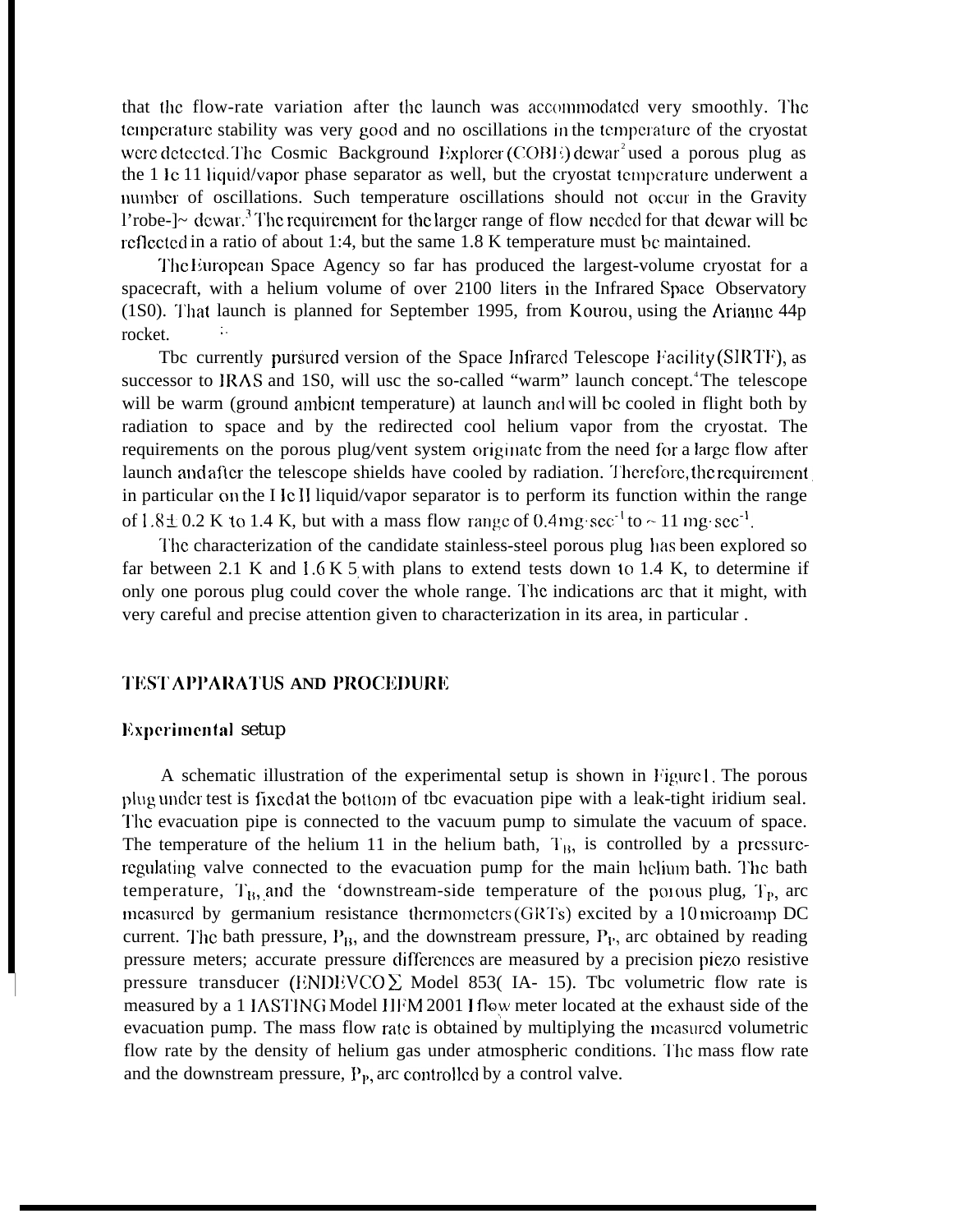

Schematic illustration of Hel I experimental setup Figure 1.

# **Tests of Porous Plugs**

A candidate test porous plug is made of sintered stainless steel (Permaflow, Inc.) and has the following parameters:

| diameter, d                          | 25.4 x $10^{-3}$ meters             |
|--------------------------------------|-------------------------------------|
| thickness, l                         | $6.3x$ 10-3 meters                  |
| $E =$<br>porosity,                   | 0.21                                |
| permeability, $\kappa_{P}$<br>$\sim$ | 3.92 x 10-14 meters <sup>2</sup>    |
| mean pore radius $=$                 | 4.1 $\times$ 1 ()- $\degree$ meters |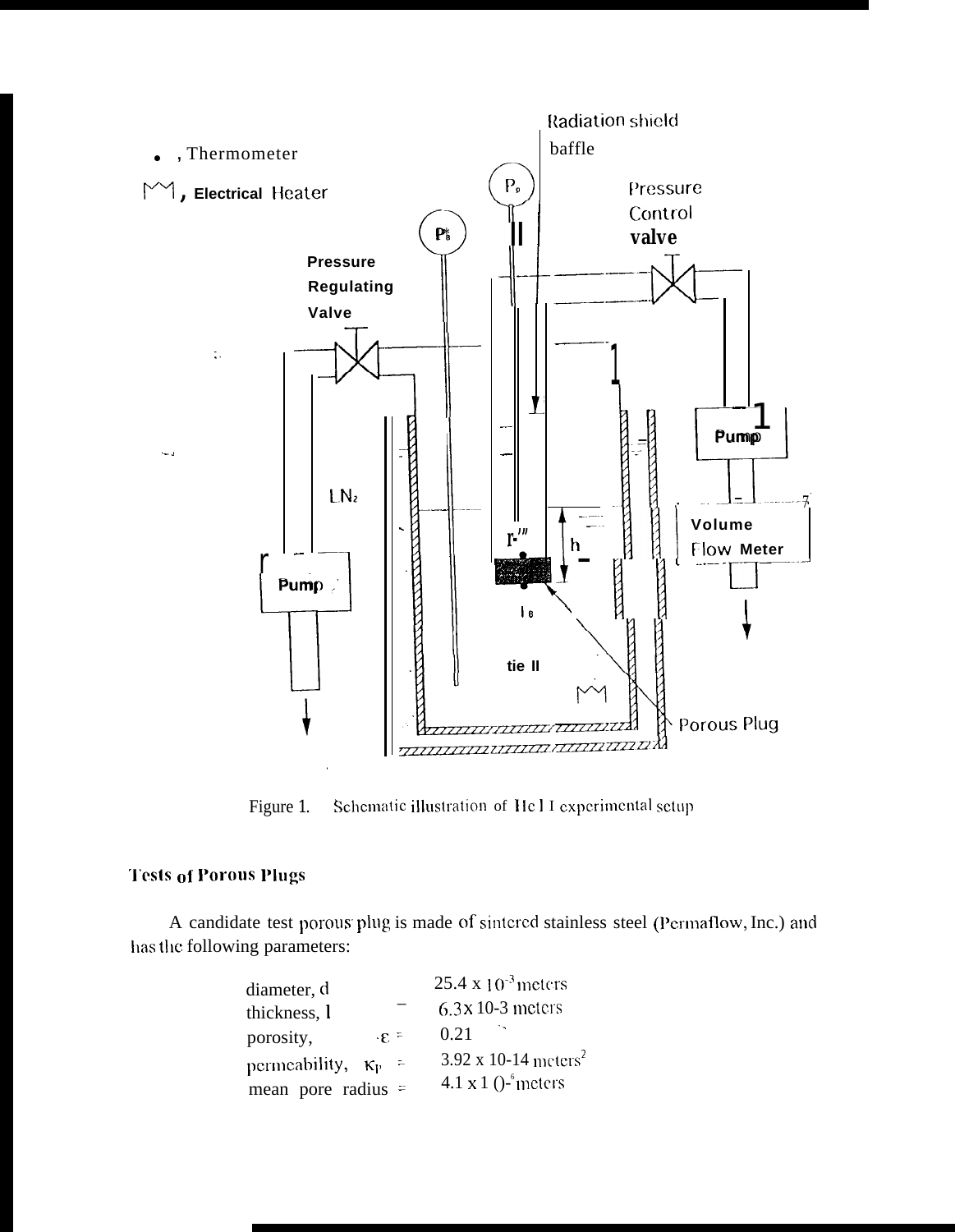where the permeability,  $K_P$ , is measured using helium gas at room temperature. The effective cross-sectional area, A, is 3.84 x  $10^{34}$  meters<sup>2</sup>, because the iridium closes some pores on the surface of the porous plug.

Permeability,  $\kappa_P$ , at 1.73 K is measured by using helium gas. In this case,  $\kappa_P$  is obtained from

$$
\kappa_{\vec{P}} = \frac{\rho_{300} \eta_{1.73} l}{\rho_{1.73} A} \left(\frac{V_{\mu}}{AP}\right) \tag{1}
$$

Here, the  $p$ ,  $\eta$ , and  $V_r$ , represent density, viscosity, and volumetric flow rate respectively. The subscripts 300 and 1.73 indicate the room-temperature and lowtemperature  $(1.73 \text{ K})$  values respectively. In this case, we obtain

$$
K_{\rm P} = 4.4 \times 10^{-14} \,\text{meter}^2 \tag{2}
$$

This value is almost the same as the value measured at room temperature. The permeability measured also at room temperature using air works out to be  $\kappa_p = 3.98 \times 10^{-14}$ meter<sup>2</sup>. I'bus, it is found that the permeability dots not depend on gas type or on temperature.

## **Experimental Data and Analysis**

Experiments have been carried out to investigate the fundamental characteristics of steady flow through the candidate porous plug. The experimental data for mass flow rate, m, are shown plotted against the pressure difference, AI', and temperature difference, AT, in Figures 2 and 3. It is found that' the mass flow rate becomes smaller as the bath temperature decreases. Three different flow regions can be observed from these figures, and it can be noted that a limit to mass flow rate seems to exist in the bigb-pressure difference region. In the initial region, the mass flow rate increases even though the pressure difference is Very small. We also note that there exists hysteresis in the mass flow rate. When the mass flow rate is increasing, the data yields the upper branch. We call that branch the "nonlinear region". When the mass flow rate is decreasing, it yields the lower branch, which we call the "linear region."

When a phase separator is successfully operated and relatively high pressure and temperature differences are created across the plug, the liquid/vapor boundary may be located somewhere within the porous plug. The experimental data are compared with the equation,

$$
m = \frac{A\kappa_P}{l} \left[ \frac{\rho_v}{\eta_v} \left( P_{\rm sat} - P_v \right) + \frac{\rho S T}{(L + ST)\eta_n} \left( \rho S \Delta T_2 \right) \right] + m_0(T) \tag{3}
$$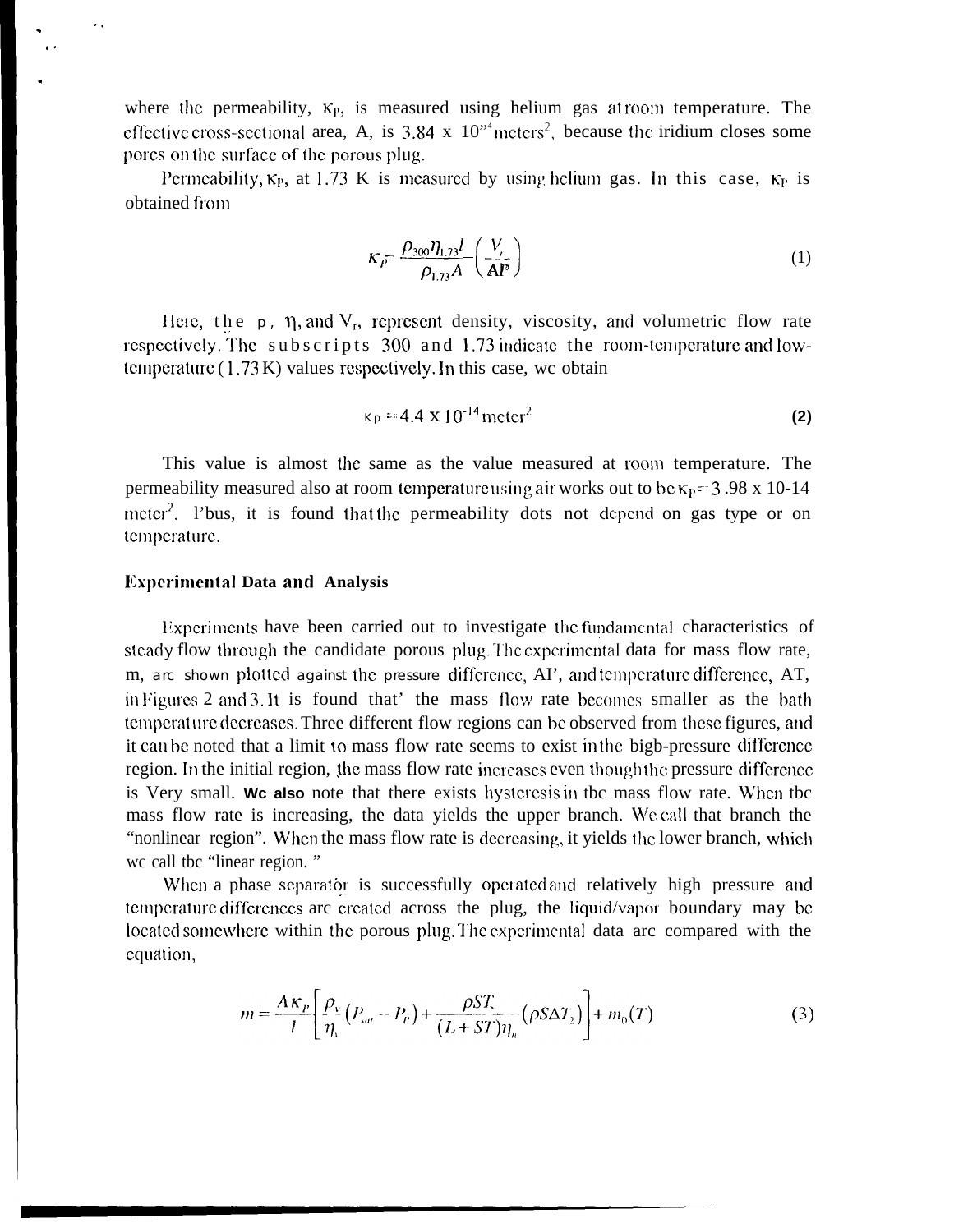

Figure 2. Generalsteady-flow characteristics through porous plug. Relationship of mass flow rate, ining-sec<sup>-1</sup>, to pressure difference, AP, in Pa



Temperaturę difference (mK)

Figure 3. General steady-flow characteristics through porousplug. Relationship of mass flow rate, in mig-sec<sup>-1</sup>, to temperature difference,  $AT, \text{inmK}$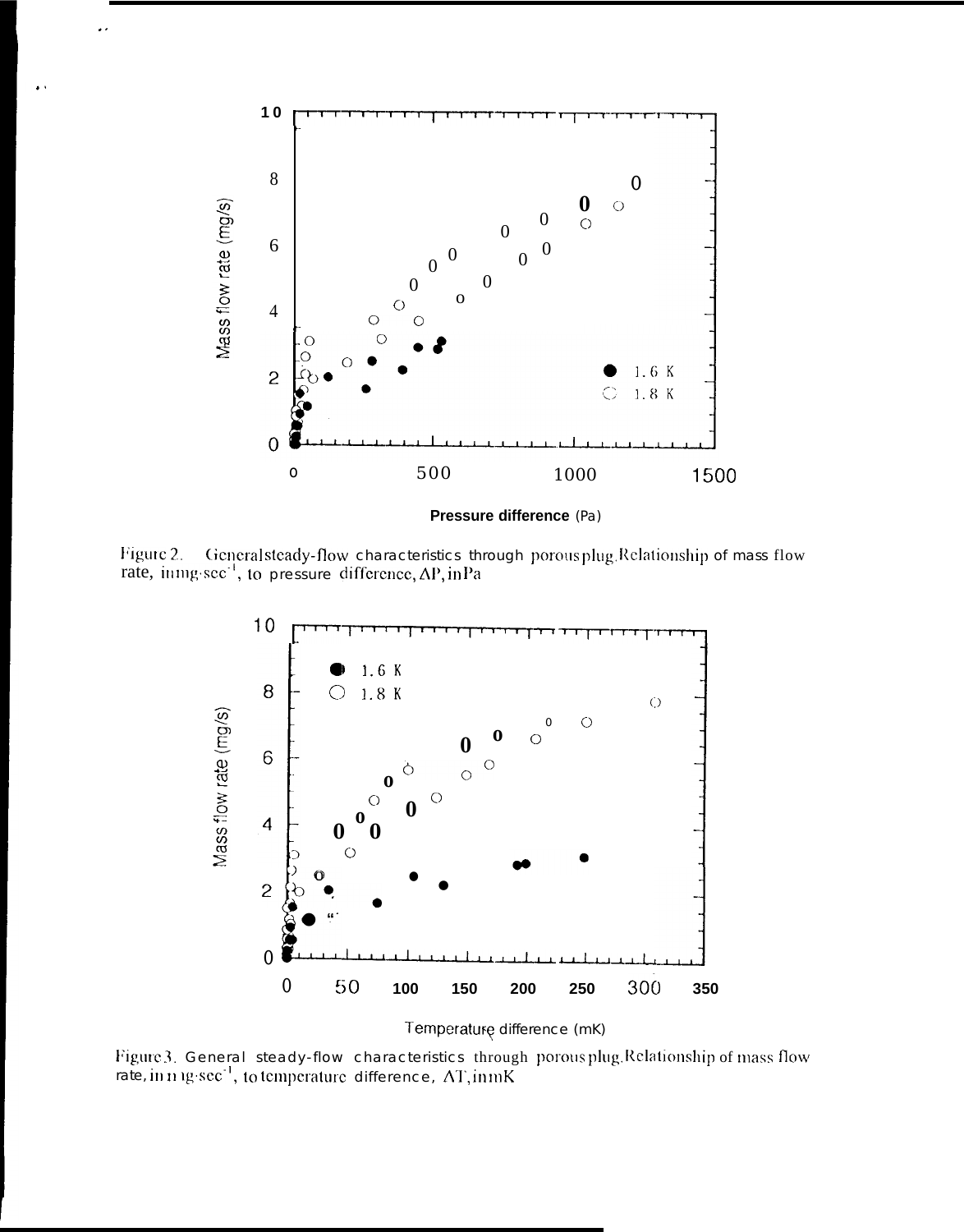where

$$
P_{sat} = P_{bath} + \rho g h + \frac{2\sigma}{R} \cos(\Theta) - \rho S \Delta T_2
$$
 (4)

Here,  $P_{sat}$  stands for the saturation vapor pressure of the liquid/vapor boundary in a porous plug. The  $\Delta T_2$  represents the temperature difference between the helium bath and the liquid/vapor boundary in a porous plug and S and L represent entropy and latent heat of vaporization respectively. The subscripts v and n arc the vapor and normal fluid component while  $\sigma$ , g, and O arc the surface tension of He 11, the acceleration duc to gravity, and the contact angle between liquid and wall for the porous plug. Here, h is the length from the liquid/vapor boundary in the bath to the bottom of a porous plug. The  $m_0(T)$  shows an additional mass flow rate caused by radiant heating at the downstream side of the porous plug, which would, in general, be a function of temperature.

Writing the equation in the form shown allows us to consider sepal-atcly the effects of the liquid and the vapor on the total mass flow rate. The slope of the curve derived from the experimental data in the linear region can be compared with the theoretical prediction shown in Figure 4. The solid line shows the flow conductance of the vapor phase and the broken line shows that of the liquid phase. The experimental data are always located between these two lines, but fall near the solid line. Figure 4 suggests that the effect of the vapor phase is much more dominant than that of the liquid phase in relatively high



Figure 4. Variation of flow conductance with bath temperature,  $T_B$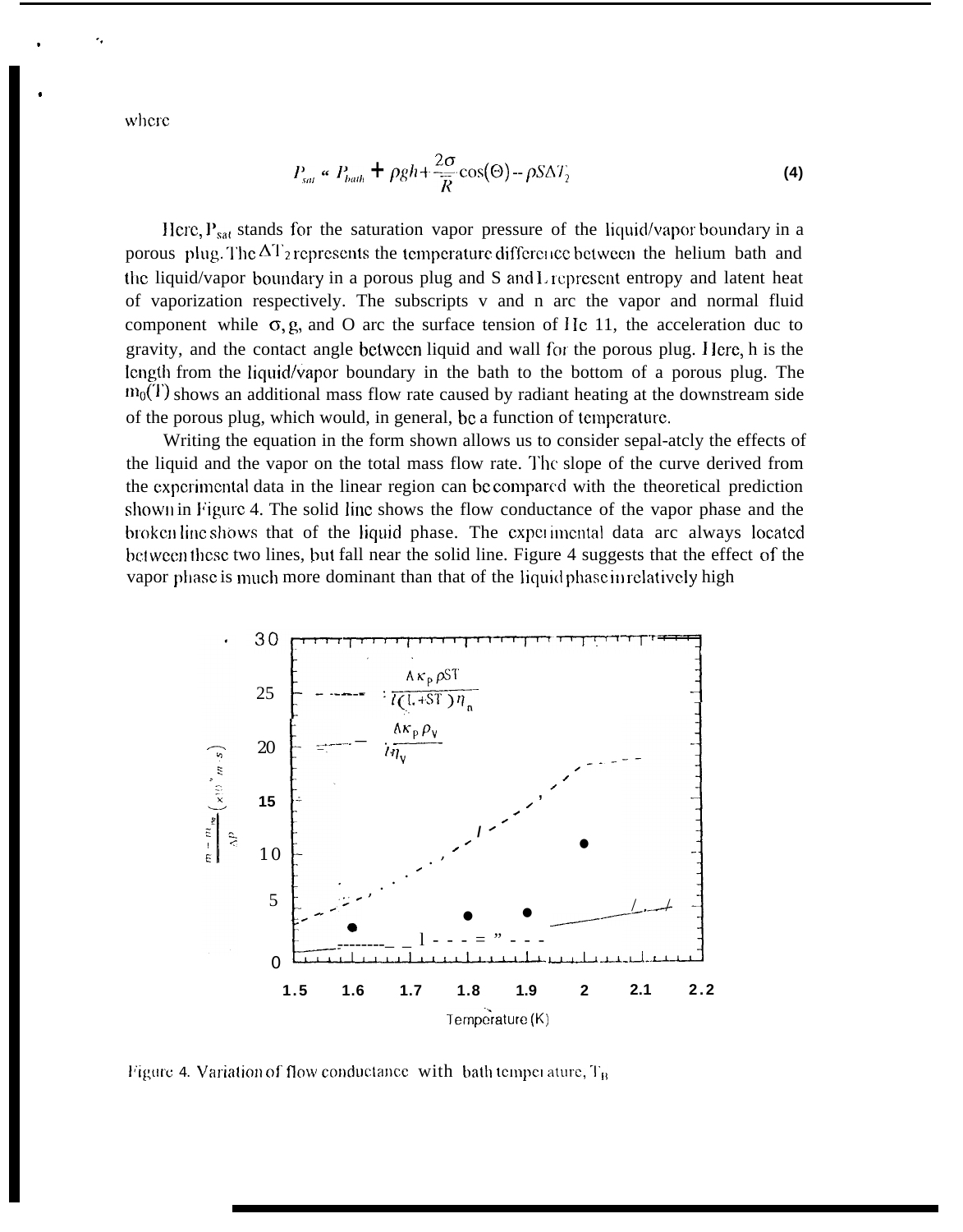pressure- and temperature-difference conditions. This figure also suggests that the hysteresis will become small as the bath temperature decreases. This feature, in fact, is observed in Figures 2 and 3.

We also investigated the initial region, the feature of hysteresis, and the influence of pressure head due to gravity; these results are described in the Summary. A more detailed [discussion is presented in Reference 5.]

### **Summary of the Tests**

 $\ddot{\phantom{1}}$ 

The basic characteristics of aporous plug have been investigated and the following observations have been made:

1. Three different flow regions are observed from this experiment and a limit of mass flow rate seems to exist for the large pressure differences.

2. In the initial region, it can be considered that a liquid/vapor phase boundary is always located at the downstream surface of a porous plug.

3. The nonlinear region and the linear region both exhibit hysteresis. The linear region is relatively stable compared with the nonlinear region. The hysteresis is produced by variations in capillary forces caused by changing contact angles.

4. The effect of the vapor phase is more dominant than that of the liquid phase under relatively high 'pressure- and temperature-difference conditions in the linear region.

5. "I-he magnitude of hysteresis becomes small as the bath temperature decreases.

6. The effect of hydrostatic pressure due to gravity is understood from simple linear theory. The theoretical predictions show good agreement with experimental  $(i r e.$ 

## **CONCLUSIONS**

The current data and the analyses show that the wide dynamic range of the liquid/vapor separator might be accommodated with one unit only. As an additional backup, the beater will be added to tbc cryostat downstream from the porous plug to assure and/or speed up the telescope cooldown. The requirement for the SIRTF dewar at launch is that the launch be made with the telescope at ground ambient temperature while the dewar is at a temperature of  $1.8 \pm 0.2$  K. The high flow rate is needed later to cool down the telescope in a reasonably short time, before the parasitic heat is reduced due to the radiation shield's lower temperatures Tbc long lifetime will be achieved with the small I le consumption of - ().4 mg see -'. The cooldown might require - 10 percent of the helium content present at the time of the launch. . .